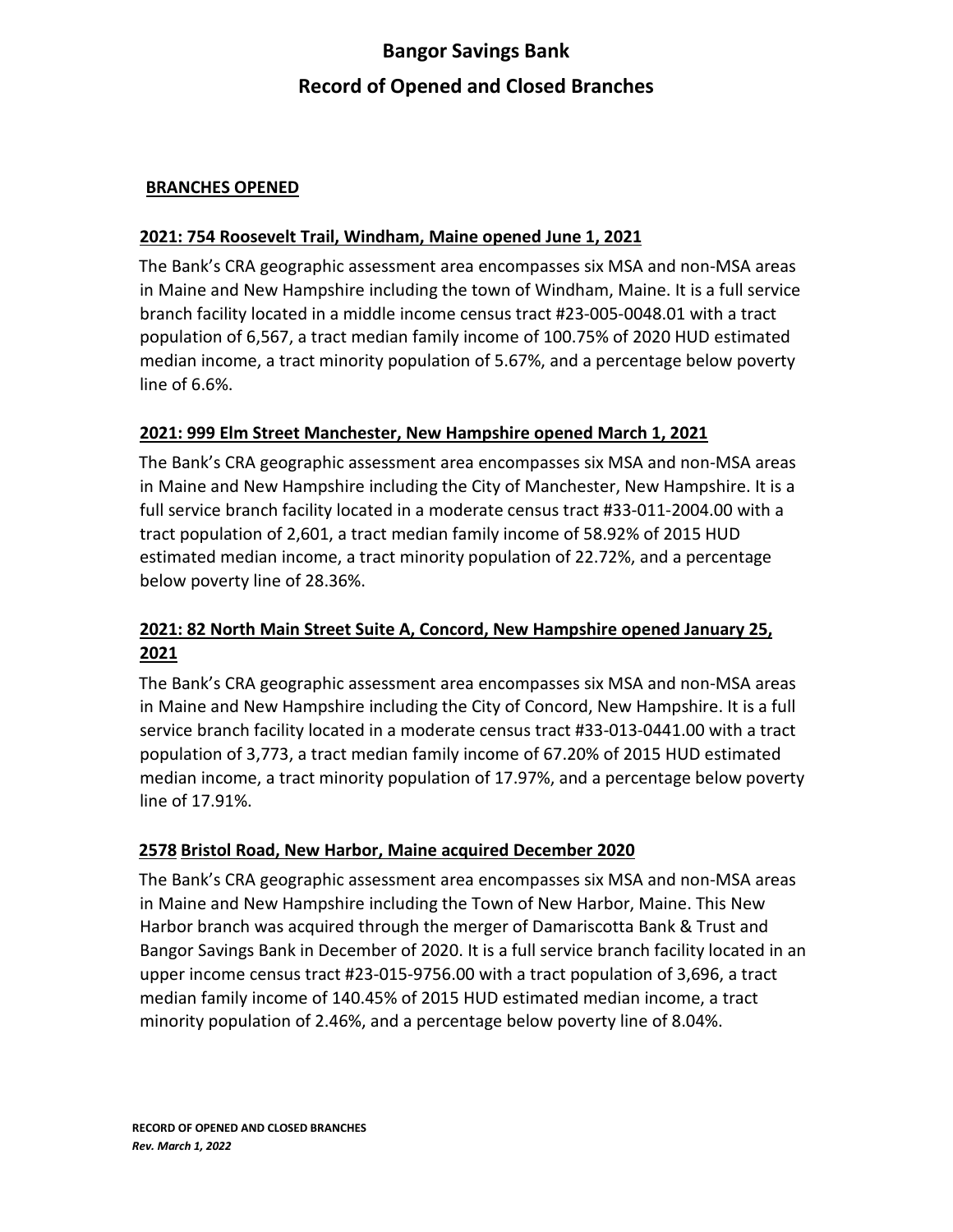# **Bangor Savings Bank Record of Opened and Closed Branches**

#### **2020: 17 Sennebec Road, Union, Maine acquired December 2020**

The Bank's CRA geographic assessment area encompasses six MSA and non-MSA areas in Maine and New Hampshire including the Town of Union, Maine. The Union branch was acquired through the merger of Damariscotta Bank & Trust and Bangor Savings Bank in December of 2020. It is a full service branch facility located in a middle income census tract #23-013-9704.00 with a tract population of 6,806, a tract median family income of 109.88% of 2015 HUD estimated median income, a tract minority population of 4.29%, and a percentage below poverty line of 10.72%.

#### **2020: 289 Camden Road, Warren, Maine acquired December 2020**

The Bank's CRA geographic assessment area encompasses six MSA and non-MSA areas in Maine and New Hampshire including the Town of Warren, Maine. The Warren branch was acquired through the merger of Damariscotta Bank & Trust and Bangor Savings Bank in December of 2020. It is a full service branch facility located in a middle income census tract #23-013-9404.00 with a tract population of 7,488, a tract median family income of 103% of 2015 HUD estimated median income, a tract minority population of 5.80%, and a percentage below poverty line of 15.69%.

#### **2020: 100 Main Street, Damariscotta, Maine acquired December 2020**

The Bank's CRA geographic assessment area encompasses six MSA and non-MSA areas in Maine and New Hampshire including the Town of Damariscotta, Maine. The Damariscotta branch was acquired through the merger of Damariscotta Bank & Trust and Bangor Savings Bank in December of 2020. It is a full service branch facility located in a middle income census tract #23-015-9753.00 with a tract population of 3,603, a tract median family income of 104.19 of 2015 HUD estimated median income, a tract minority population of 2.80%, and a percentage below poverty line of 13.90%.

#### **2020: 619 Main Street, Damariscotta, Maine acquired December 2020**

The Bank's CRA geographic assessment area encompasses six MSA and non-MSA areas in Maine and New Hampshire including the Town of Damariscotta, Maine. The Damariscotta branch was acquired through the merger of Damariscotta Bank & Trust and Bangor Savings Bank in December of 2020. It is a full service branch facility located in a middle income census tract #23-015-9723.00 with a tract population of 3,603, a tract median family income of 104.19% of 2015 HUD estimated median income, a tract minority population of 2.80%, and a percentage below poverty line of 13.90%.